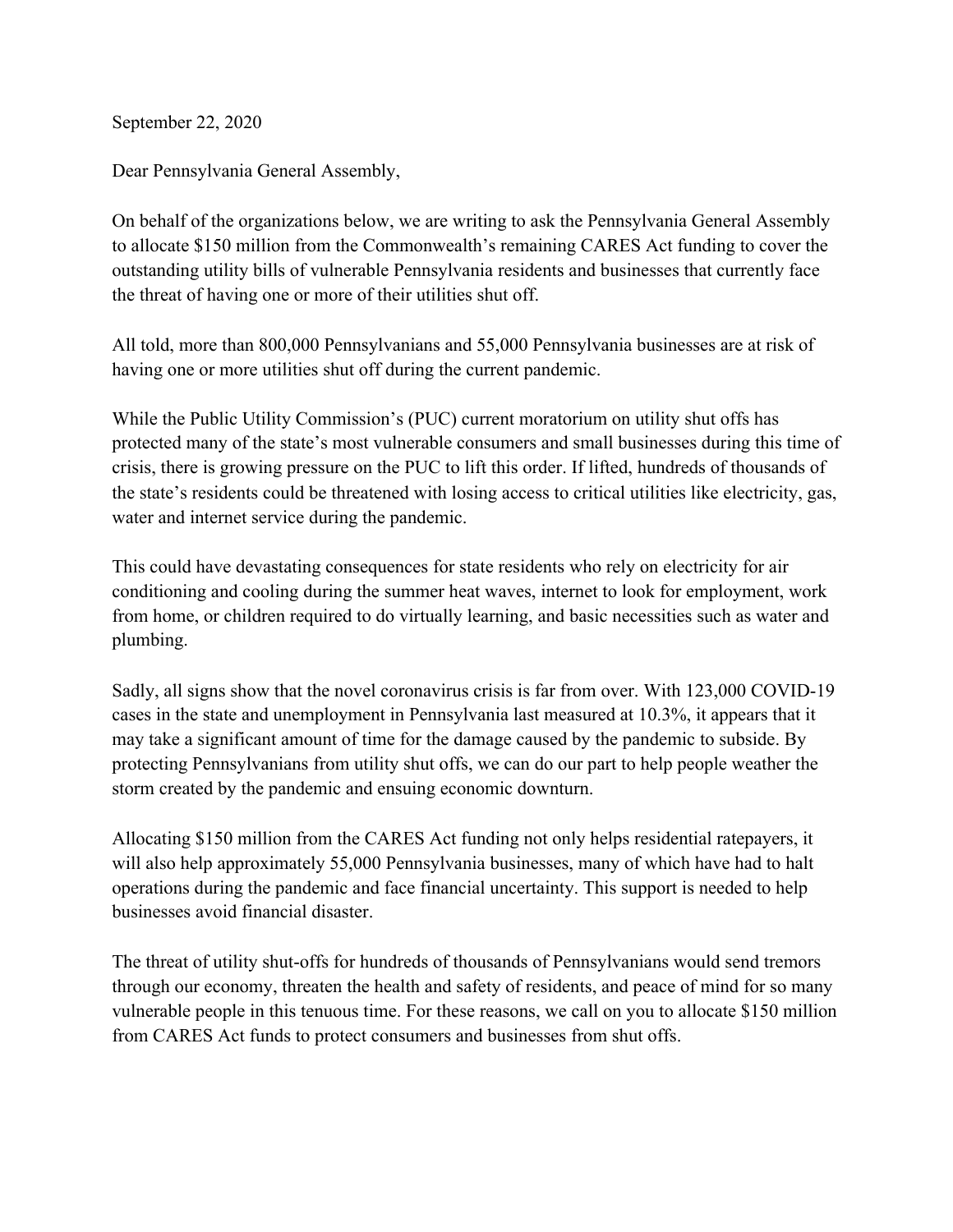Thank you for your consideration and for your service during this difficult time. We look forward to hearing back from you on this important topic.

Sincerely,

Emma Horst-Martz Advocate PennPIRG

David Masur Executive Director PennEnvironment

Beth McConnell Policy Director Philadelphia Association of Community Development Corporations

Marsha Cohen Executive Director Homeless Advocacy Project

Christine Hines Legislative Director National Association of Consumer **Advocates** 

Donna M Henry Executive Director Southwest CDC

Rick Beaton Executive Director Montgomery County Community Action Development Commission

Karen Buck Executive Director SeniorLAW Center Levana Layendecker Associate Director Pennsylvania Budget and Policy Center

Rev. Sandra L. Strauss Director of Advocacy and Ecumenical **Outreach** Pennsylvania Council of Churches

Tracey Depasquale **Director** Lutheran Advocacy Ministry in PA

Charles B. Carrington President AFSCME Local 427

Thomas Schuster Clean Energy Program Director Sierra Club Pennsylvania Chapter

Briann Moye Lead Organizer One Pennsylvania

Sherry Hoban Executive Director Consumer Bankruptcy Assistance Project

Sara Jann Director of Policy & Advocacy Maternity Care Coalition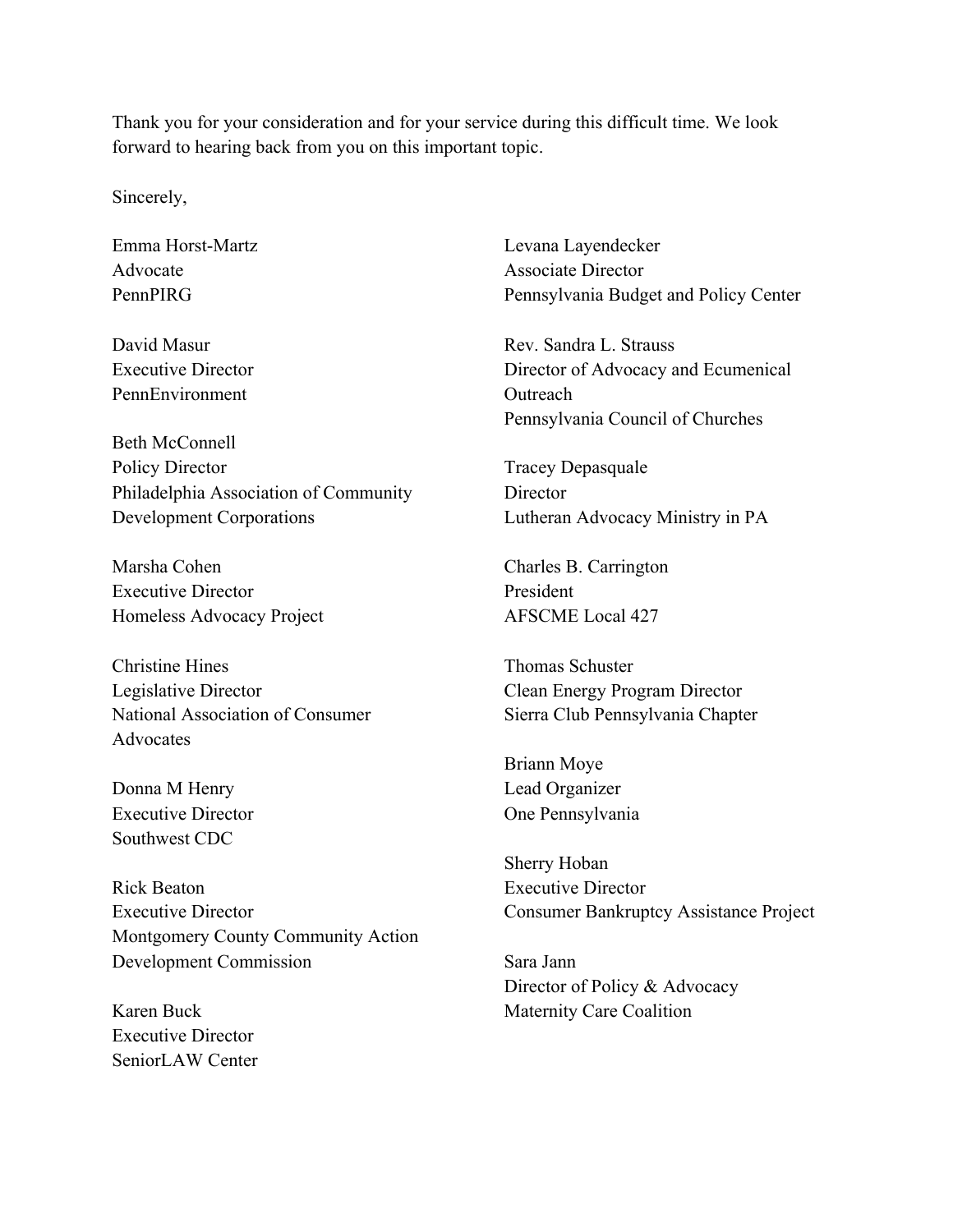Emily Schapira Executive Director Philadelphia Energy Authority

Karen A. Harvey **Director** Philadelphia Rent Control Coalition

Nat Lownes Coordinating Committee Philadelphia Transit Riders Union

Ingrid Shepard Executive Director The One Less Foundation

Nicole Molinaro President and CEO Women's Center & Shelter of Greater Pittsburgh

Monica Ruiz Executive Director Casa San Jose

Lee McClenon Co-Clerk Earth Quaker Action Team

Lynn Robinson **Director** Neighbors Against the Gas Plants

John McLaughlin Electoral Lead Sunrise Movement Philadelphia

Mitch Chanin Steering Committee Member 350 Philadelphia

Russell Hicks CEO Ebony Suns Entreprises, LLC

Ash Andrews Executive Director Pittsburgh Center for Creative Reuse

Kipp Gilmore-Clough Associate Pastor Chestnut Hill United Church

Rabbi Elyse Wechterman Executive Director Reconstructionist Rabbinical Association

Veronica Coptis Executive Director Center for Coalfield Justice

McKinley Lynn Sims Minister Unitarian Universalist Church of the Restoration

Ann Sanders Public Policy Advocate Just Harvest

Rabbi Micah Weiss Assistant Director for Thriving Communities and Tikkun Olam Specialist Reconstructing Judaism

Whitney Brown Policy Associate Women Against Abuse